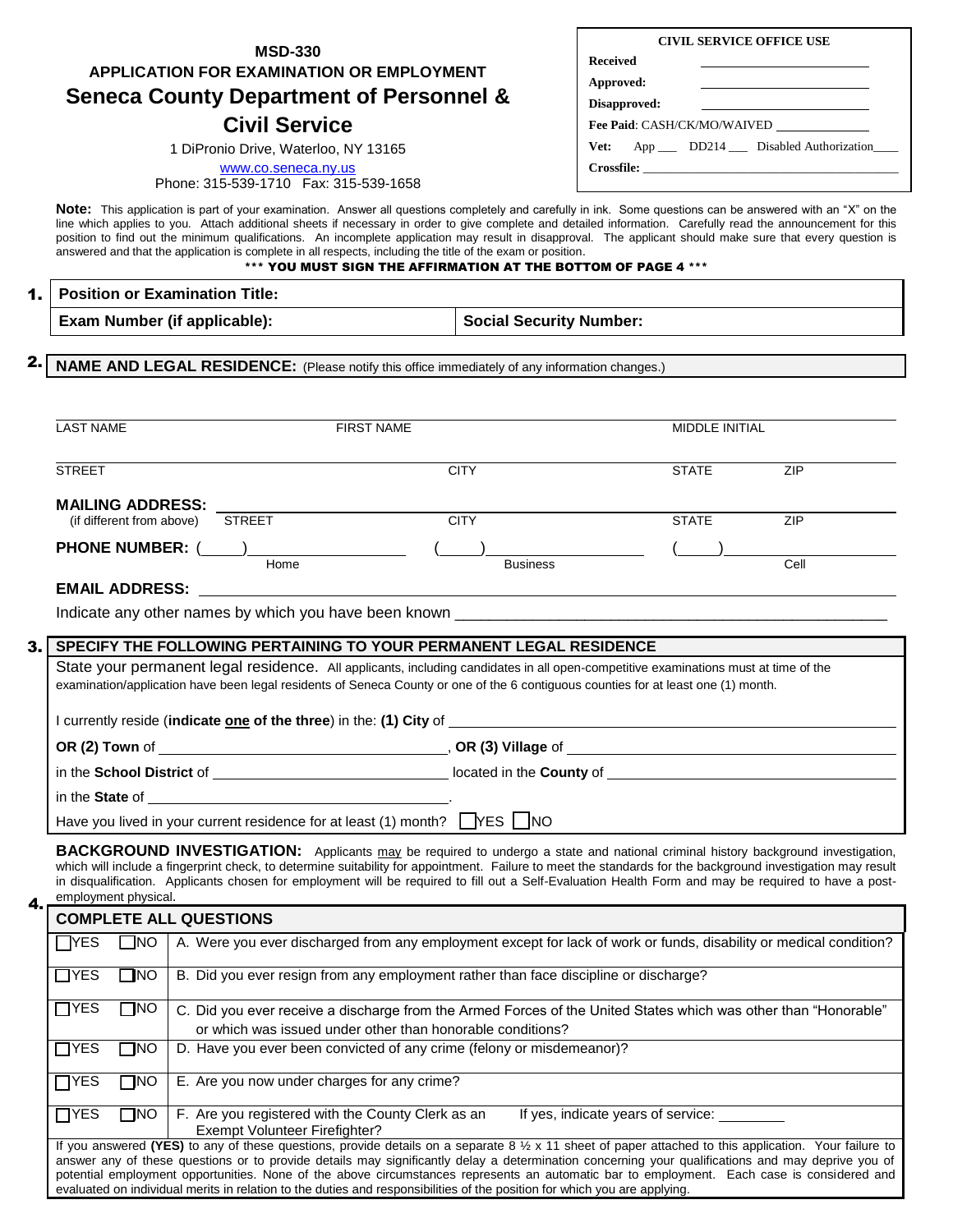|      | NAME:                                   |                                                                                            |              |               | Page 2                                                                                                                                                                          |
|------|-----------------------------------------|--------------------------------------------------------------------------------------------|--------------|---------------|---------------------------------------------------------------------------------------------------------------------------------------------------------------------------------|
|      | LAST                                    |                                                                                            | <b>FIRST</b> | <b>MIDDLE</b> |                                                                                                                                                                                 |
|      |                                         | Driver's License, or if you are under the age of 18, enter your date of birth here:        |              |               | If you are applying for a law enforcement position, a position requiring a Commercial                                                                                           |
|      |                                         |                                                                                            |              |               | Unless otherwise specified in the examination announcement, there are no age restrictions. However, there may be statutory restrictions on your employment if you are under 18. |
| 5. I | Are you 18 years of age or older?       |                                                                                            | ΠYES         | ⊟NO           | If no, you must supply a work permit.                                                                                                                                           |
|      | Are you a citizen of the United States? |                                                                                            | $\Box$ YES   | <b>ITINO</b>  | If selected for employment, you will be required to<br>submit documentary proof of citizenship or status as a<br>foreign citizen authorized to work in the United States.       |
|      | Do you have a High School diploma?      |                                                                                            | $\Box$ YES   | $\Box$ NO     |                                                                                                                                                                                 |
|      |                                         | If YES, NAME AND LOCATION OF HIGH SCHOOL:                                                  |              |               |                                                                                                                                                                                 |
|      |                                         | Or, a High School Equivalency Diploma (GED)?<br>If YES, GOVERNMENT AUTHORITY (GED) NUMBER: | $\Box$ YES   | $\Box$ NO     |                                                                                                                                                                                 |

## **6.** EDUCATION

| Read the exam announcement for educational requirements, if any. If specialized coursework is required, attach a copy of your<br>transcript or a list of the required courses and the number of credit hours you have completed.                                                                                              |  |  |  |            |         |  |
|-------------------------------------------------------------------------------------------------------------------------------------------------------------------------------------------------------------------------------------------------------------------------------------------------------------------------------|--|--|--|------------|---------|--|
| <b>TYPE OF</b><br><b>DEGREE</b><br><b>TOTAL</b><br><b>MAJOR SUBJECT OR</b><br><b>DID YOU</b><br>INDICATE COLLEGE, UNIVERSITY, PROFESSIONAL OR<br><b>DEGREE</b><br><b>EARNED OR</b><br><b>CREDITS</b><br>TECHNICAL SCHOOL(S) IN SPACE BELOW:<br><b>COURSE</b><br>Graduate<br><b>EARNED</b><br><b>EARNED</b><br><b>EXPECTED</b> |  |  |  |            |         |  |
| <b>NAME OF SCHOOL</b>                                                                                                                                                                                                                                                                                                         |  |  |  | $\Box$ YES | MO / YR |  |
|                                                                                                                                                                                                                                                                                                                               |  |  |  | $\Box$ NO  |         |  |
| Address (City, State)                                                                                                                                                                                                                                                                                                         |  |  |  |            |         |  |
| <b>NAME OF SCHOOL</b>                                                                                                                                                                                                                                                                                                         |  |  |  | $\Box$ YES | MO / YR |  |
|                                                                                                                                                                                                                                                                                                                               |  |  |  | $\Box$ NO  |         |  |
| Address (City, State)                                                                                                                                                                                                                                                                                                         |  |  |  |            |         |  |

### **LIST MOST RELEVANT COURSE WORK IF REQUIRED FOR THE POSITION** 7.

| <b>NAME OF COURSE</b>            | <b>DIVISION</b>                   | <b>CREDIT</b><br><b>HOURS</b> | <b>NAME OF COURSE</b> | <b>DIVISION</b> | <b>CREDIT</b><br><b>HOURS</b> |
|----------------------------------|-----------------------------------|-------------------------------|-----------------------|-----------------|-------------------------------|
| <b>Accounting I</b><br>(Example) | <b>Business Mngt</b><br>(Example) | (Example)                     |                       |                 |                               |
|                                  |                                   |                               |                       |                 |                               |
|                                  |                                   |                               |                       |                 |                               |
|                                  |                                   |                               |                       |                 |                               |
|                                  |                                   |                               |                       |                 |                               |

# **LICENSES/CERTIFICATES OR OTHER AUTHORIZATIONS TO PRACTICE A SKILL, TRADE, OR PROFESSION** 8.

| <b>Skill, Trade, or Profession</b> | License or<br>Certificate | <b>Issued by:</b><br>(Name of City, | <b>License Dates</b><br>(Mo/Day/Yr) |    |  |
|------------------------------------|---------------------------|-------------------------------------|-------------------------------------|----|--|
|                                    | <b>Number</b>             | State, or Agency)                   | <b>From</b>                         | То |  |
|                                    |                           |                                     |                                     |    |  |
|                                    |                           |                                     |                                     |    |  |
|                                    |                           |                                     |                                     |    |  |

| 9.1 | <b>DRIVER'S LICENSE:</b>                                                                              |                   | Number        |                     | State |
|-----|-------------------------------------------------------------------------------------------------------|-------------------|---------------|---------------------|-------|
|     | Date of Expiration:                                                                                   | Class of License: | Endorsements: | <b>Restrictions</b> |       |
|     | If the position for which you are applying requires a CDL, please provide a photocopy of the license. |                   |               |                     |       |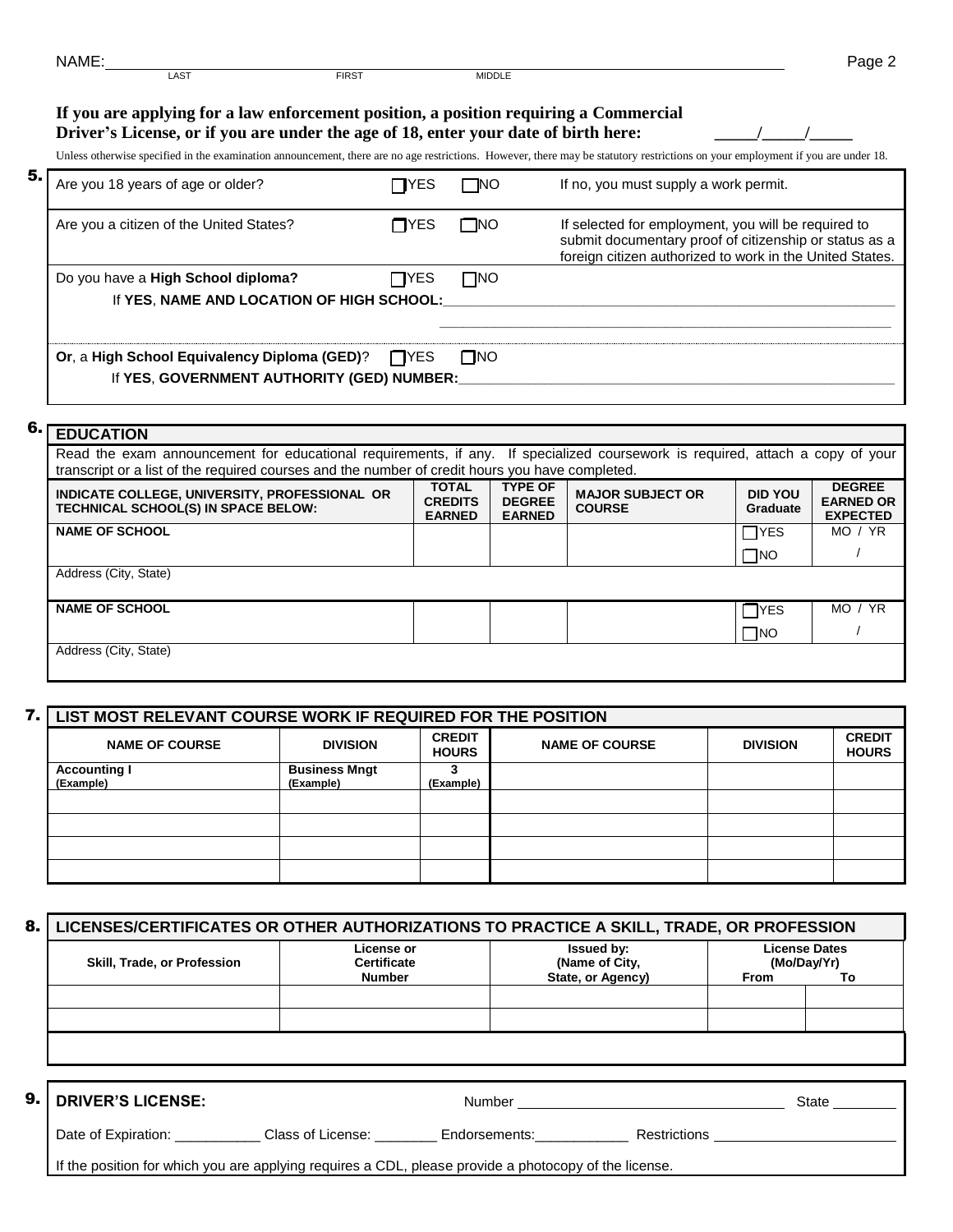| NAME:                                                                                                      |                                 |         |                                                                                                                                                                                                                                                                                                                                                                                                                                                                                                                                                                                                                                                                                                                                                                                                                                                                                                                                                            | Page 3                       |
|------------------------------------------------------------------------------------------------------------|---------------------------------|---------|------------------------------------------------------------------------------------------------------------------------------------------------------------------------------------------------------------------------------------------------------------------------------------------------------------------------------------------------------------------------------------------------------------------------------------------------------------------------------------------------------------------------------------------------------------------------------------------------------------------------------------------------------------------------------------------------------------------------------------------------------------------------------------------------------------------------------------------------------------------------------------------------------------------------------------------------------------|------------------------------|
| LAST                                                                                                       | <b>FIRST</b>                    |         | <b>MIDDLE</b>                                                                                                                                                                                                                                                                                                                                                                                                                                                                                                                                                                                                                                                                                                                                                                                                                                                                                                                                              |                              |
|                                                                                                            |                                 |         | <b>EXPERIENCE:</b> Begin with the most recent employment. List all employment or military service. Omissions or<br>vagueness will not be interpreted in your favor. You are responsible for an accurate and clear description of your<br>experience. You may include a resume, but you MUST also complete this section or your application may be<br>disapproved. Under "DUTIES" describe the nature of work which you personally performed including the estimated<br>percentage of time spent on each type of activity. If you supervised, state how many people and the nature of such<br>supervision. Part-time experience will be prorated unless otherwise stated on the announcement. Verified and<br>documented volunteer experience will only be credited when specifically stated on the examination announcement. If<br>more space is needed, attach 8 1/2 x 11 sheets of paper. Sheets must contain all information as requested on this form. |                              |
| (E.g. number of hours worked per week, dates of employment, etc.)                                          |                                 |         |                                                                                                                                                                                                                                                                                                                                                                                                                                                                                                                                                                                                                                                                                                                                                                                                                                                                                                                                                            |                              |
| <b>LENGTH OF EMPLOYMENT</b><br>Month/Year to Month/Year<br>$\prime$<br>$\mathcal{L}$<br>to                 | <b>EMPLOYER</b>                 |         | <b>ADDRESS</b>                                                                                                                                                                                                                                                                                                                                                                                                                                                                                                                                                                                                                                                                                                                                                                                                                                                                                                                                             | <b>CITY, STATE, ZIP CODE</b> |
| <b>HOURS WORKED PER WEEK</b>                                                                               | <b>EARNINGS PER HOUR</b>        | DUTIES: |                                                                                                                                                                                                                                                                                                                                                                                                                                                                                                                                                                                                                                                                                                                                                                                                                                                                                                                                                            |                              |
| YOUR TITLE                                                                                                 |                                 |         |                                                                                                                                                                                                                                                                                                                                                                                                                                                                                                                                                                                                                                                                                                                                                                                                                                                                                                                                                            |                              |
| <b>TYPE OF BUSINESS</b>                                                                                    |                                 |         |                                                                                                                                                                                                                                                                                                                                                                                                                                                                                                                                                                                                                                                                                                                                                                                                                                                                                                                                                            |                              |
| NAME AND TITLE OF SUPERVISOR                                                                               |                                 |         |                                                                                                                                                                                                                                                                                                                                                                                                                                                                                                                                                                                                                                                                                                                                                                                                                                                                                                                                                            |                              |
| <b>REASON FOR LEAVING</b>                                                                                  |                                 |         |                                                                                                                                                                                                                                                                                                                                                                                                                                                                                                                                                                                                                                                                                                                                                                                                                                                                                                                                                            |                              |
| <b>LENGTH OF EMPLOYMENT</b><br>Month/Year to Month/Year<br>$\frac{1}{2}$ to $\frac{1}{2}$<br>$\mathcal{L}$ | <b>EMPLOYER</b>                 |         | <b>ADDRESS</b>                                                                                                                                                                                                                                                                                                                                                                                                                                                                                                                                                                                                                                                                                                                                                                                                                                                                                                                                             | <b>CITY, STATE, ZIP CODE</b> |
| HOURS WORKED PER WEEK                                                                                      | <b>EARNINGS PER HOUR</b>        | DUTIES: |                                                                                                                                                                                                                                                                                                                                                                                                                                                                                                                                                                                                                                                                                                                                                                                                                                                                                                                                                            |                              |
| YOUR TITLE                                                                                                 |                                 |         |                                                                                                                                                                                                                                                                                                                                                                                                                                                                                                                                                                                                                                                                                                                                                                                                                                                                                                                                                            |                              |
| <b>TYPE OF BUSINESS</b>                                                                                    |                                 |         |                                                                                                                                                                                                                                                                                                                                                                                                                                                                                                                                                                                                                                                                                                                                                                                                                                                                                                                                                            |                              |
| NAME AND TITLE OF SUPERVISOR                                                                               |                                 |         |                                                                                                                                                                                                                                                                                                                                                                                                                                                                                                                                                                                                                                                                                                                                                                                                                                                                                                                                                            |                              |
| <b>REASON FOR LEAVING</b>                                                                                  |                                 |         |                                                                                                                                                                                                                                                                                                                                                                                                                                                                                                                                                                                                                                                                                                                                                                                                                                                                                                                                                            |                              |
| <b>LENGTH OF EMPLOYMENT</b><br>Month/Year to Month/Year<br>to $\sqrt{ }$<br>$\mathcal{L}$                  | <b>EMPLOYER</b>                 |         | <b>ADDRESS</b>                                                                                                                                                                                                                                                                                                                                                                                                                                                                                                                                                                                                                                                                                                                                                                                                                                                                                                                                             | <b>CITY, STATE, ZIP CODE</b> |
| HOURS WORKED PER WEEK                                                                                      | <b>EARNINGS PER HOUR</b><br>\$. | DUTIES: |                                                                                                                                                                                                                                                                                                                                                                                                                                                                                                                                                                                                                                                                                                                                                                                                                                                                                                                                                            |                              |
| YOUR TITLE                                                                                                 |                                 |         |                                                                                                                                                                                                                                                                                                                                                                                                                                                                                                                                                                                                                                                                                                                                                                                                                                                                                                                                                            |                              |
| <b>TYPE OF BUSINESS</b>                                                                                    |                                 |         |                                                                                                                                                                                                                                                                                                                                                                                                                                                                                                                                                                                                                                                                                                                                                                                                                                                                                                                                                            |                              |
| NAME AND TITLE OF SUPERVISOR                                                                               |                                 |         |                                                                                                                                                                                                                                                                                                                                                                                                                                                                                                                                                                                                                                                                                                                                                                                                                                                                                                                                                            |                              |
| <b>REASON FOR LEAVING</b>                                                                                  |                                 |         |                                                                                                                                                                                                                                                                                                                                                                                                                                                                                                                                                                                                                                                                                                                                                                                                                                                                                                                                                            |                              |
| <b>LENGTH OF EMPLOYMENT</b><br>Month/Year to Month/Year<br>$\frac{1}{1}$ to $\frac{1}{1}$                  | <b>EMPLOYER</b>                 |         | <b>ADDRESS</b>                                                                                                                                                                                                                                                                                                                                                                                                                                                                                                                                                                                                                                                                                                                                                                                                                                                                                                                                             | <b>CITY, STATE, ZIP CODE</b> |
| HOURS WORKED PER WEEK                                                                                      | <b>EARNINGS PER HOUR</b><br>S   | DUTIES: |                                                                                                                                                                                                                                                                                                                                                                                                                                                                                                                                                                                                                                                                                                                                                                                                                                                                                                                                                            |                              |
| YOUR TITLE                                                                                                 |                                 |         |                                                                                                                                                                                                                                                                                                                                                                                                                                                                                                                                                                                                                                                                                                                                                                                                                                                                                                                                                            |                              |
| <b>TYPE OF BUSINESS</b>                                                                                    |                                 |         |                                                                                                                                                                                                                                                                                                                                                                                                                                                                                                                                                                                                                                                                                                                                                                                                                                                                                                                                                            |                              |
| NAME AND TITLE OF SUPERVISOR                                                                               |                                 |         |                                                                                                                                                                                                                                                                                                                                                                                                                                                                                                                                                                                                                                                                                                                                                                                                                                                                                                                                                            |                              |
| <b>REASON FOR LEAVING</b>                                                                                  |                                 |         |                                                                                                                                                                                                                                                                                                                                                                                                                                                                                                                                                                                                                                                                                                                                                                                                                                                                                                                                                            |                              |
|                                                                                                            |                                 |         |                                                                                                                                                                                                                                                                                                                                                                                                                                                                                                                                                                                                                                                                                                                                                                                                                                                                                                                                                            |                              |